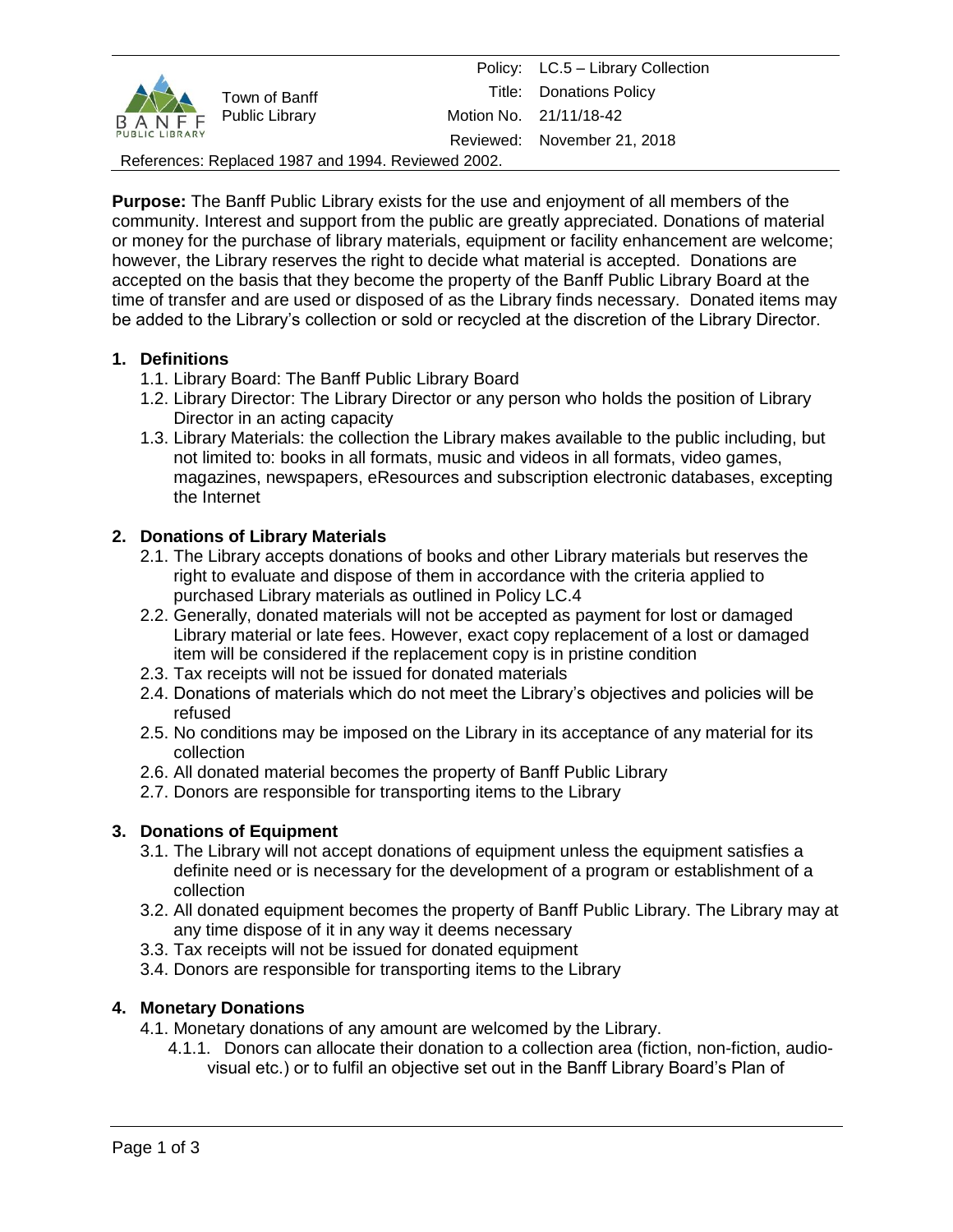

#### References: Replaced 1987 and 1994. Reviewed 2002.

Service. If the donor wishes, a donor recognition plate can be affixed to the donated material.

- 4.1.2. Donors may leave their donation unallocated. Unallocated donations of up to \$1,000 will be used at the discretion of the Library Director. Unallocated donations of over \$1,000 will be used at the discretion of the Library Board.
- **5.** All donations will be acknowledged within a month by a letter from the Library Director or designate. If the donor requests letters to other family members, this should be accommodated to the extent possible.
- **6.** At the discretion of the Library Director, donation monies may be spent in the year they are received or may be set aside for a major project.
	- 6.1. A budget line separate from the general collections budget line will be added to the overall Library budget to allow adequate tracking of monetary donations.
	- 6.2. Donation money is in addition to regular collection spending. If donations are allocated to a specific collection area the money should be in addition to the regular amount of money allocated in the collection budget for that area.
	- 6.3. Library materials will be purchased through Marigold Library System, but all orders must be identified as coming from the Donations budget.
	- 6.4. Immediate-use Donations
		- 6.4.1. Tax receipts are issued by the Library for all monetary donations of twenty dollars (\$20.00) or greater
		- 6.4.2. Monetary donations can be allocated to specific areas of the Library collection, to equipment or to facility enhancement. The Library reserves the right, however, not to accept a monetary donation if the allocation request is for items or facility enhancement deemed unsuitable or inappropriate for the Library
		- 6.4.3. At the discretion of the Library Director, unallocated donations can be used for special projects, to enhance the collection, purchase equipment for public use, or enhance the facility, or it can be divided equally among the departments
		- 6.4.4. Monetary donations are deemed to include any charges for the acquisitions, cataloguing and processing of library items purchased with the donation

### 6.5. **Endowment Donations**

6.5.1.The Library has an endowment fund held and managed by the Banff Canmore Community Foundation. Monetary donations to the Library's endowment fund can be made through the Library or directly through the Banff Canmore Community Foundation.

### **7. Artwork**

- 7.1. The Banff Public Library accepts donations of valued works of art for the enhancement of the cultural and informational resources of the library. Donated works of art become the property of the Banff Public Library at the time of transfer.
- 7.2. The Library reserves the right to accept or reject any work of art in accordance with the criteria laid out in this policy:
	- 7.2.1. Donated works of art shall be of special interest to the residents of Banff.
	- 7.2.2. Donated works of art must enhance the aesthetics of the Library building.